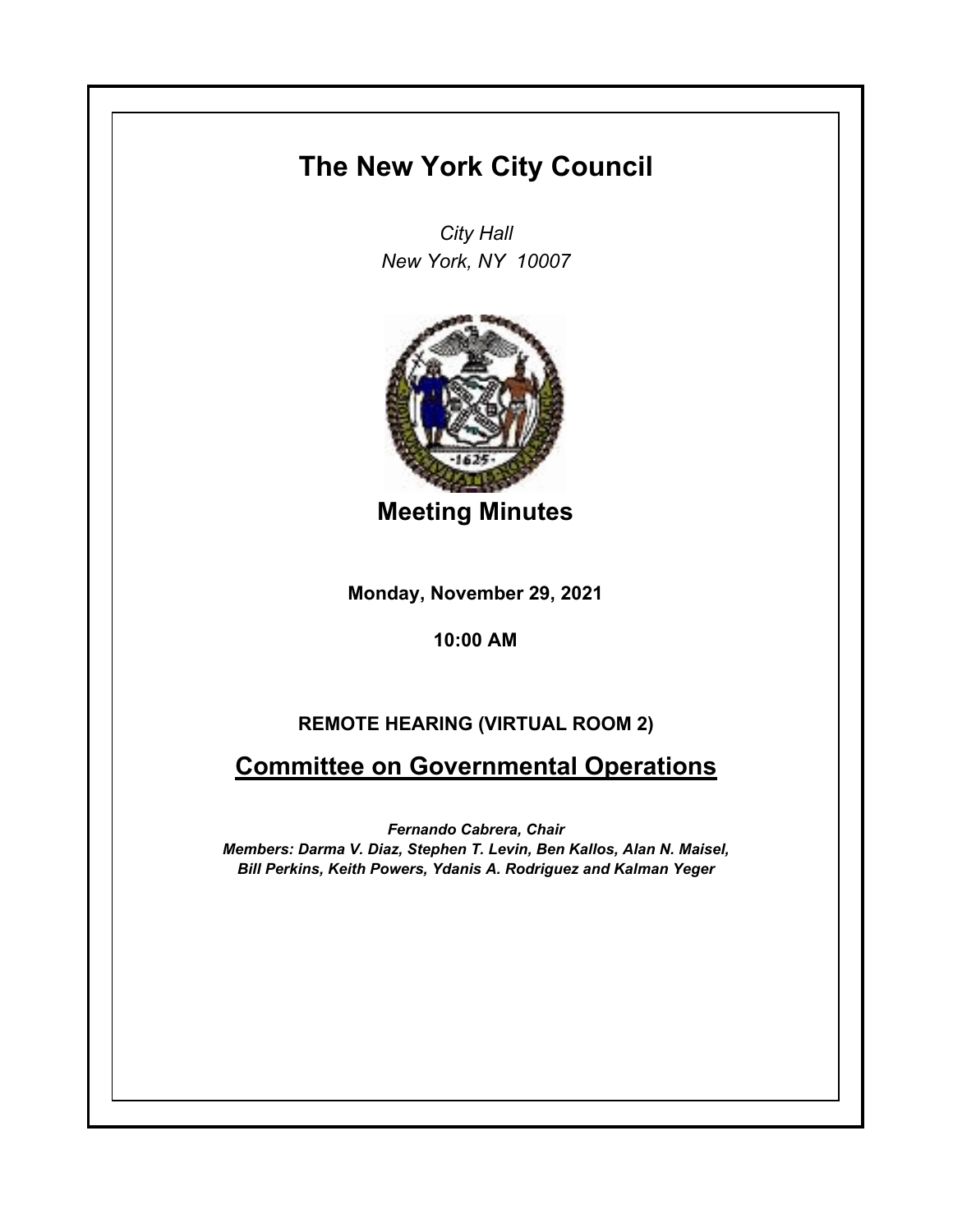| <b>Roll Call</b> |                                                                                                                                                                                                                                                                                                                  |
|------------------|------------------------------------------------------------------------------------------------------------------------------------------------------------------------------------------------------------------------------------------------------------------------------------------------------------------|
|                  | Present: Cabrera, D. Diaz, Kallos, Maisel, Powers, Rodriguez and Yeger                                                                                                                                                                                                                                           |
|                  | <b>Absent: Levin and Perkins</b>                                                                                                                                                                                                                                                                                 |
|                  | Other Council Members Attending: Dromm, Miller, Rosenthal and Lander                                                                                                                                                                                                                                             |
| T2021-8141       | <b>Oversight - Independent Expenditures in New York City Elections</b>                                                                                                                                                                                                                                           |
|                  | <b>Attachments:</b> Committee Report, Hearing Testimony, Hearing Trancript                                                                                                                                                                                                                                       |
|                  | This Oversight was Hearing Held by Committee                                                                                                                                                                                                                                                                     |
|                  | <b>Attachments:</b> Committee Report, Hearing Testimony, Hearing Trancript                                                                                                                                                                                                                                       |
|                  | This Oversight was Filed, by Committee                                                                                                                                                                                                                                                                           |
| Int 1901-2020    | A Local Law to amend the New York city charter, in relation to<br>requiring disclosure of the identity of contributors to entities<br>making independent expenditures in support of or in opposition<br>to any municipal ballot proposal or referendum                                                           |
|                  | Attachments: Summary of Int. No. 1901, Int. No. 1901, February 27, 2020 - Stated<br>Meeting Agenda with Links to Files, Hearing Transcript - Stated Meeting<br>2-27-20, Minutes of the Stated Meeting - February 27, 2020, Committee<br>Report 11/29/21, Hearing Testimony 11/29/21, Hearing Transcript 11/29/21 |
|                  | This Introduction was Hearing Held by Committee                                                                                                                                                                                                                                                                  |
|                  | Attachments: Summary of Int. No. 1901, Int. No. 1901, February 27, 2020 - Stated<br>Meeting Agenda with Links to Files, Hearing Transcript - Stated Meeting<br>2-27-20, Minutes of the Stated Meeting - February 27, 2020, Committee<br>Report 11/29/21, Hearing Testimony 11/29/21, Hearing Transcript 11/29/21 |
|                  | This Introduction was Laid Over by Committee                                                                                                                                                                                                                                                                     |
| Int 1937-2020    | A Local Law to amend the New York city charter, in relation to<br>expanding the collection of certain demographic data by city<br>agencies                                                                                                                                                                       |
|                  | Attachments: Summary of Int. No. 1937, Int. No. 1937, May 13, 2020 - Stated Meeting<br>Agenda with Links to Files, Hearing Transcript - Stated Meeting 5-13-20,<br>Minutes of the Stated Meeting - May 13, 2020, Committee Report 11/29/21,<br>Hearing Testimony 11/29/21, Hearing Transcript 11/29/21           |
|                  | This Introduction was Hearing Held by Committee                                                                                                                                                                                                                                                                  |
|                  | Attachments: Summary of Int. No. 1937, Int. No. 1937, May 13, 2020 - Stated Meeting<br>Agenda with Links to Files, Hearing Transcript - Stated Meeting 5-13-20,<br>Minutes of the Stated Meeting - May 13, 2020, Committee Report 11/29/21,<br>Hearing Testimony 11/29/21, Hearing Transcript 11/29/21           |

#### **This Introduction was Laid Over by Committee**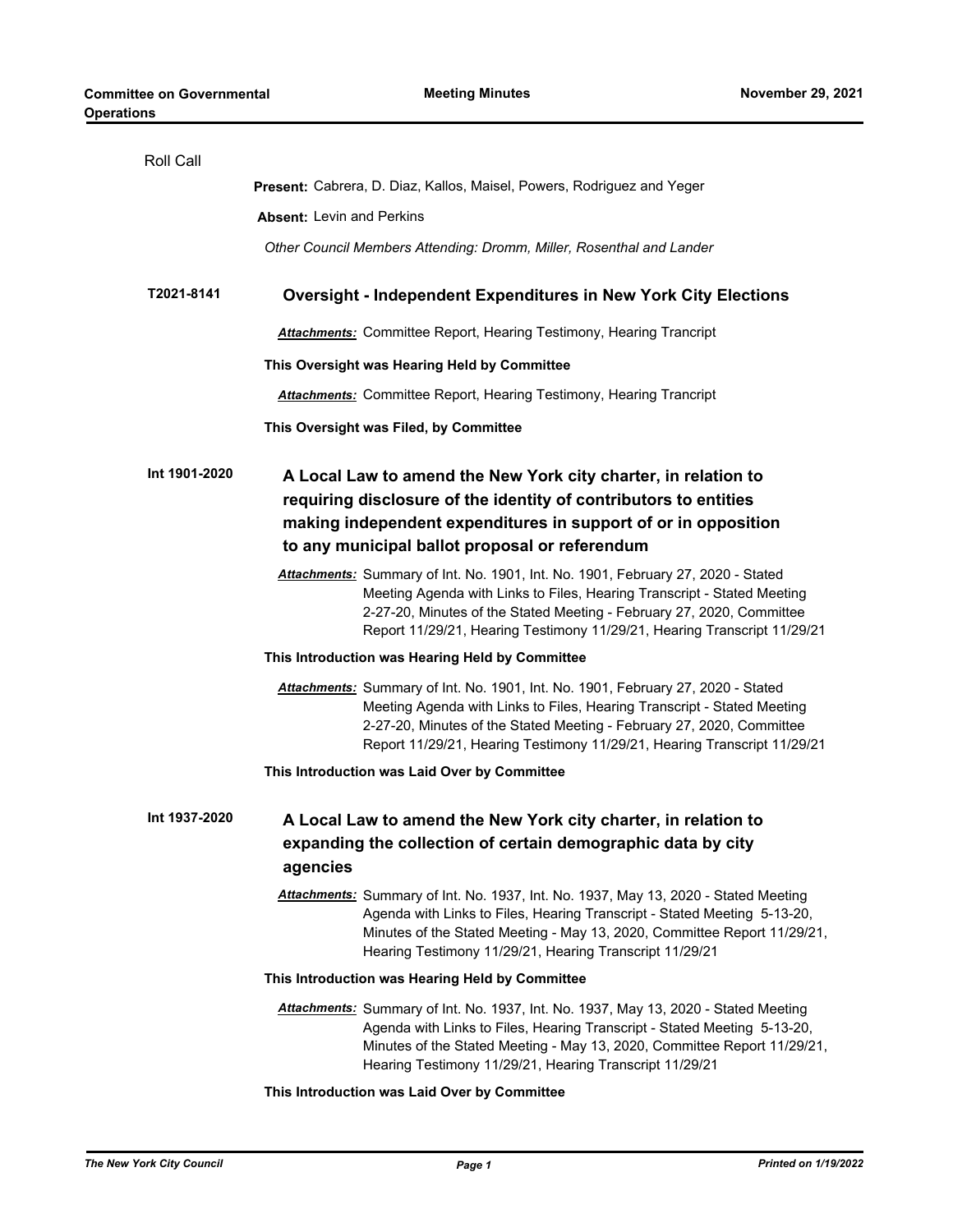| Int 2409-2021 | A Local Law to amend the administrative code of the city of New<br>York, in relation to the cleaning and maintenance of city property                                                                                                                                                                                                                                                                                                                                                                                                                                              |
|---------------|------------------------------------------------------------------------------------------------------------------------------------------------------------------------------------------------------------------------------------------------------------------------------------------------------------------------------------------------------------------------------------------------------------------------------------------------------------------------------------------------------------------------------------------------------------------------------------|
|               | Attachments: Summary of Int. No. 2409, Int. No. 2409, September 23, 2021 - Stated<br>Meeting Agenda with Links to Files, Hearing Transcript - Stated Meeting<br>9-23-21, Minutes of the Stated Meeting - September 23, 2021, Committee<br>Report 11/29/21, Hearing Testimony 11/29/21, Hearing Transcript 11/29/21                                                                                                                                                                                                                                                                 |
|               | This Introduction was Hearing Held by Committee                                                                                                                                                                                                                                                                                                                                                                                                                                                                                                                                    |
|               | Attachments: Summary of Int. No. 2409, Int. No. 2409, September 23, 2021 - Stated<br>Meeting Agenda with Links to Files, Hearing Transcript - Stated Meeting<br>9-23-21, Minutes of the Stated Meeting - September 23, 2021, Committee<br>Report 11/29/21, Hearing Testimony 11/29/21, Hearing Transcript 11/29/21                                                                                                                                                                                                                                                                 |
|               | This Introduction was Laid Over by Committee                                                                                                                                                                                                                                                                                                                                                                                                                                                                                                                                       |
| Int 2429-2021 | A Local Law to amend the New York city charter, in relation to the<br>budget of the campaign finance board                                                                                                                                                                                                                                                                                                                                                                                                                                                                         |
|               | Attachments: Summary of Int. No. 2429, Int. No. 2429, October 7, 2021 - Stated Meeting<br>Agenda with Links to Files, Hearing Transcript - Stated Meeting 10-7-21,<br>Minutes of the Stated Meeting - October 7, 2021, Committee Report<br>11/29/21, Hearing Testimony 11/29/21, Hearing Transcript 11/29/21                                                                                                                                                                                                                                                                       |
|               | This Introduction was Hearing Held by Committee                                                                                                                                                                                                                                                                                                                                                                                                                                                                                                                                    |
|               | Attachments: Summary of Int. No. 2429, Int. No. 2429, October 7, 2021 - Stated Meeting<br>Agenda with Links to Files, Hearing Transcript - Stated Meeting 10-7-21,<br>Minutes of the Stated Meeting - October 7, 2021, Committee Report<br>11/29/21, Hearing Testimony 11/29/21, Hearing Transcript 11/29/21                                                                                                                                                                                                                                                                       |
|               | This Introduction was Laid Over by Committee                                                                                                                                                                                                                                                                                                                                                                                                                                                                                                                                       |
| Int 2438-2021 | A Local Law to amend the New York city charter and the<br>administrative code of the city of New York, in relation to                                                                                                                                                                                                                                                                                                                                                                                                                                                              |
|               | expanding language access and requiring the inclusion of video<br>content in the voter guide                                                                                                                                                                                                                                                                                                                                                                                                                                                                                       |
|               | Attachments: Summary of Int. No. 2438-A, Summary of Int. No. 2438, Int. No. 2438,<br>October 21, 2021 - Stated Meeting Agenda with Links to Files, Hearing<br>Transcript - Stated Meeting 10-21-21, Committee Report 11/29/21, Hearing<br>Testimony 11/29/21, Hearing Transcript 11/29/21, Proposed Int. No. 2438-A<br>- 12/13/21, Committee Report 12/14/21, Committee Report - Stated<br>Meeting, December 15, 2021 - Stated Meeting Agenda with Links to Files,<br>Minutes of the Stated Meeting - October 21, 2021, Int. No. 2438-A (FINAL),<br><b>Fiscal Impact Statement</b> |

### **This Introduction was Hearing Held by Committee**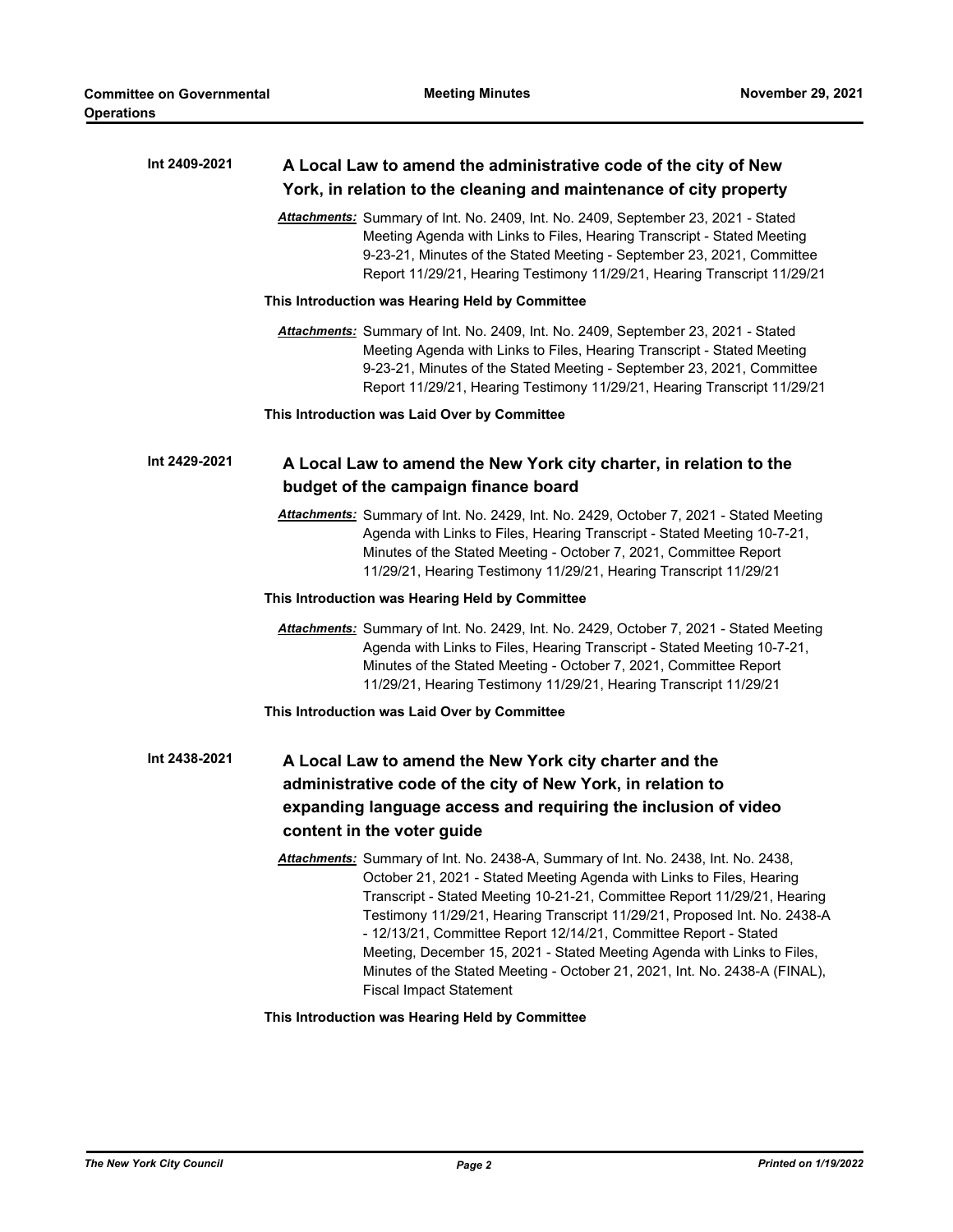|               | Attachments: Summary of Int. No. 2438-A, Summary of Int. No. 2438, Int. No. 2438,<br>October 21, 2021 - Stated Meeting Agenda with Links to Files, Hearing<br>Transcript - Stated Meeting 10-21-21, Committee Report 11/29/21, Hearing<br>Testimony 11/29/21, Hearing Transcript 11/29/21, Proposed Int. No. 2438-A<br>- 12/13/21, Committee Report 12/14/21, Committee Report - Stated<br>Meeting, December 15, 2021 - Stated Meeting Agenda with Links to Files,<br>Minutes of the Stated Meeting - October 21, 2021, Int. No. 2438-A (FINAL),<br><b>Fiscal Impact Statement</b> |
|---------------|------------------------------------------------------------------------------------------------------------------------------------------------------------------------------------------------------------------------------------------------------------------------------------------------------------------------------------------------------------------------------------------------------------------------------------------------------------------------------------------------------------------------------------------------------------------------------------|
|               | This Introduction was Laid Over by Committee                                                                                                                                                                                                                                                                                                                                                                                                                                                                                                                                       |
|               | <b>Enactment No: 2022/048</b>                                                                                                                                                                                                                                                                                                                                                                                                                                                                                                                                                      |
| Int 2453-2021 | A Local Law to amend the administrative code of the city of New<br>York, in relation to increasing expenditure limits in response to<br>independent expenditures exceeding certain thresholds                                                                                                                                                                                                                                                                                                                                                                                      |
|               | Attachments: Summary of Int. No. 2453, Int. No. 2453, November 10, 2021 - Stated<br>Meeting Agenda with Links to Files, Hearing Transcript - Stated Meeting<br>11-10-21, Committee Report 11/29/21, Hearing Testimony 11/29/21,<br>Hearing Transcript 11/29/21                                                                                                                                                                                                                                                                                                                     |
|               | This Introduction was Hearing Held by Committee                                                                                                                                                                                                                                                                                                                                                                                                                                                                                                                                    |
|               | Attachments: Summary of Int. No. 2453, Int. No. 2453, November 10, 2021 - Stated<br>Meeting Agenda with Links to Files, Hearing Transcript - Stated Meeting<br>11-10-21, Committee Report 11/29/21, Hearing Testimony 11/29/21,<br>Hearing Transcript 11/29/21                                                                                                                                                                                                                                                                                                                     |
|               | This Introduction was Laid Over by Committee                                                                                                                                                                                                                                                                                                                                                                                                                                                                                                                                       |
| Int 2459-2021 | A Local Law to amend the New York city charter, in relation to<br>establishing an office of information privacy                                                                                                                                                                                                                                                                                                                                                                                                                                                                    |
|               | Attachments: Summary of Int. No. 2459, Int. No. 2459, November 23, 2021 - Stated<br>Meeting Agenda with Links to Files, Hearing Transcript - Stated Meeting<br>11-23-21, Committee Report 11/29/21, Hearing Testimony 11/29/21,<br>Hearing Transcript 11/29/21, Proposed Int. No. 2459-A - 12/2/21,<br>Committee Report 12/8/21, Hearing Transcript 12/8/21, Committee Report -<br>Stated Meeting, December 9, 2021 - Stated Meeting Agenda, Int. No.<br>2459-A (FINAL), Fiscal Impact Statement, Hearing Transcript - Stated<br>Meeting 12-9-21                                   |
|               | This Introduction was Hearing Held by Committee                                                                                                                                                                                                                                                                                                                                                                                                                                                                                                                                    |
|               | Attachments: Summary of Int. No. 2459, Int. No. 2459, November 23, 2021 - Stated<br>Meeting Agenda with Links to Files, Hearing Transcript - Stated Meeting<br>11-23-21, Committee Report 11/29/21, Hearing Testimony 11/29/21,<br>Hearing Transcript 11/29/21, Proposed Int. No. 2459-A - 12/2/21,<br>Committee Report 12/8/21, Hearing Transcript 12/8/21, Committee Report -<br>Stated Meeting, December 9, 2021 - Stated Meeting Agenda, Int. No.<br>2459-A (FINAL), Fiscal Impact Statement, Hearing Transcript - Stated<br>Meeting 12-9-21                                   |

**This Introduction was Laid Over by Committee**